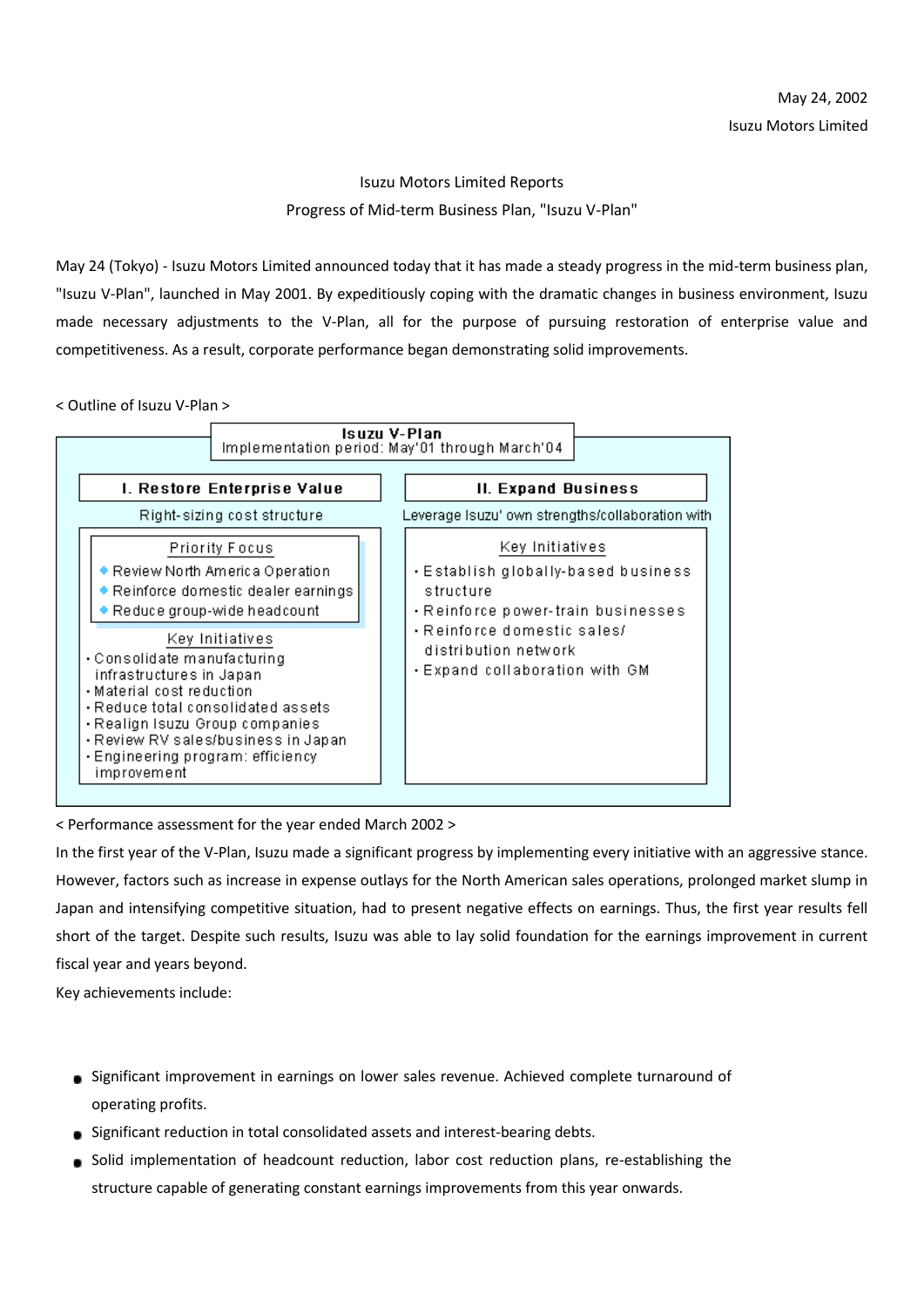- Achieved revenue increase in the power-train business, while steadily executing GM collaboration activities.
- **Reviewed North American businesses.**

## Snap-shot summary of Isuzu V-Plan Progress:

| Key Initiatives and V-Plan Target                    |                                             |                      | Progress<br>As of Mar 2002                                                               | Vs. Target            | V-Plan Target for<br>March 2004                |
|------------------------------------------------------|---------------------------------------------|----------------------|------------------------------------------------------------------------------------------|-----------------------|------------------------------------------------|
| <b>Review North</b><br>American<br><b>Businesses</b> | Isuzu America<br>(Local HQ)<br>AIMI (Sales) | $-350$ ps<br>-440 ps | $-620$                                                                                   | $-170$                | Target reduction will<br>be completed in       |
|                                                      | SIA (Manf.)                                 | $-1,750$ ps          | $-1,300$                                                                                 |                       | $-450$ FY101                                   |
|                                                      | Total                                       | $-2,540$             | $-1,920$                                                                                 | $-620$                |                                                |
| Domestic<br>Dealer<br>Earnings                       | Achieve profit turnaround<br>at all dealers |                      | 12 of 21 dealers (consolidated)<br>achieved profit turnaround                            |                       | Achieve profit<br>turnaround at all<br>dealers |
|                                                      | No. of dealers                              | 41                   | 40                                                                                       |                       | Approx. 25                                     |
|                                                      | No. of outlets                              | 400                  | 380                                                                                      |                       | 320                                            |
| Group-wide<br>eadcount<br>Reduction                  | Parent                                      | 14,400 ps            | 12,000                                                                                   | $-2,400$ 8,700        |                                                |
|                                                      | <b>Dealers</b>                              | 9,300 ps             | 8,100                                                                                    | $-1,200$ 6,700        |                                                |
|                                                      | Subsidiaries                                | 14,000 ps            | 12,100                                                                                   | $-1,900$ 9,300        |                                                |
|                                                      | Total                                       | 37,700 ps            | 32,200                                                                                   |                       | $-5,500$ 24,700                                |
| Consolidate<br>Manf.<br>Infrastructures              | Operating ratio                             | 50%                  | Realignment of manf. infrastructure<br>now underway                                      |                       | Over 90% (See *1)                              |
| <b>Material Cost Reduction</b>                       |                                             |                      | 13% reduction<br>Accumulating reduction resources<br>from the start of activity (See *2) |                       | 20% reduction                                  |
| <b>Total Asset</b><br>Reduction                      | Consolidated<br>Assets                      | Y1,460 bil           | Y1,250 bil                                                                               |                       | - Y210 bil Y1,110 bil                          |
|                                                      | Consolidated<br>Debt balance                | <b>Y750 bil</b>      | <b>Y680 bil</b>                                                                          |                       | - Y70 bil Y510 bil                             |
| Reduce Number of                                     |                                             |                      | $-24%$                                                                                   | $-40%$                |                                                |
| Subsidiaries                                         |                                             | 109                  | 83 companies                                                                             | 26-comp.<br>reduction | To 70 companies                                |
| Domestic RV<br><b>Business</b>                       | Leverage sales resource<br>sharing with GM  |                      | Transformed 24 Isuzu dealers into<br><b>GMAW</b> outlets                                 |                       | Re-establish sales<br>structure in FY101.      |